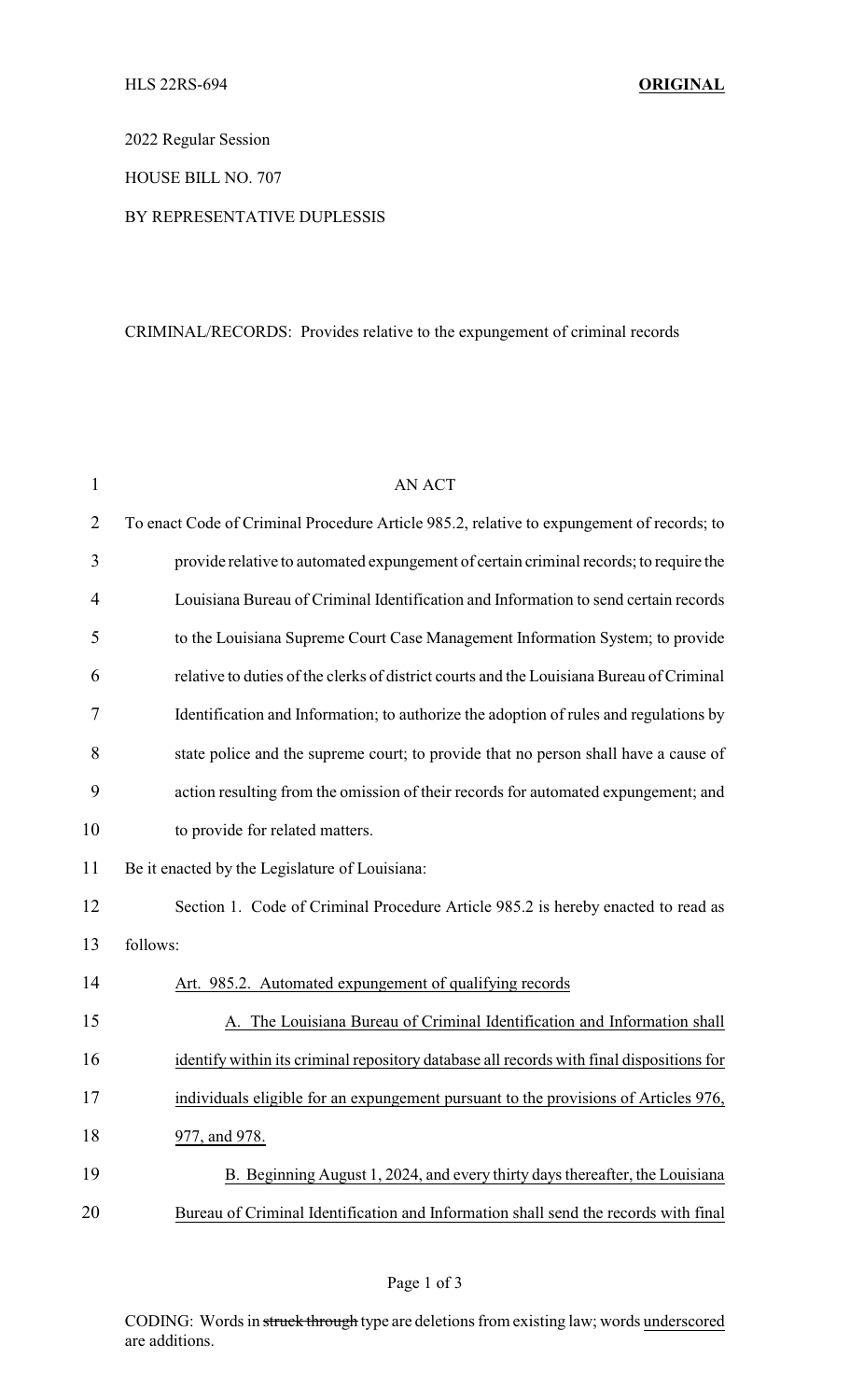| $\mathbf{1}$   | dispositions for individuals eligible for an expungement pursuant to the provisions    |  |  |
|----------------|----------------------------------------------------------------------------------------|--|--|
| $\overline{2}$ | of Articles 976, 977, and 978 to the Louisiana Supreme Court Case Management           |  |  |
| 3              | Information System.                                                                    |  |  |
| $\overline{4}$ | C. Within thirty days of receipt of records from the Louisiana Bureau of               |  |  |
| 5              | Criminal Identification and Information, the Louisiana Supreme Court Case              |  |  |
| 6              | Management Information System shall verify, process, and send notice by United         |  |  |
| 7              | States mail or electronically of all records expunged by automation to the clerks of   |  |  |
| 8              | the district courts of Louisiana and the Louisiana Bureau of Criminal Identification   |  |  |
| 9              | and Information. The clerks of the district courts of Louisiana and the Louisiana      |  |  |
| 10             | Bureau of Criminal Identification and Information shall identify such records as       |  |  |
| 11             | expunged by automation.                                                                |  |  |
| 12             | D. The clerks of the district courts of Louisiana shall send notice by United          |  |  |
| 13             | States mail or electronically of all records expunged by automation to the district    |  |  |
| 14             | attorney of the parish of the person's conviction, the sheriff of the parish of the    |  |  |
| 15             | person's conviction, and the arresting agency. The district attorney, the sheriff, and |  |  |
| 16             | the arresting agency shall identify such records as expunged by automation.            |  |  |
| 17             | E. The Louisiana State Police and the Louisiana Supreme Court are hereby               |  |  |
| 18             | authorized to adopt and promulgate rules and regulations in accordance with the        |  |  |
| 19             | Administrative Procedure Act to carry out the provisions of this Article for criminal  |  |  |
| 20             | records in districts courts of Louisiana which date back to January 1, 2000.           |  |  |
| 21             | F. Nothing in this Article shall prevent an otherwise eligible individual from         |  |  |
| 22             | obtaining an expungement pursuant to any provision in this Title. An individual        |  |  |
| 23             | eligible for an automated expungement under this Article shall not have a cause of     |  |  |
| 24             | action for any damages resulting from the omission of their records in the process     |  |  |
| 25             | provided by this Article.                                                              |  |  |